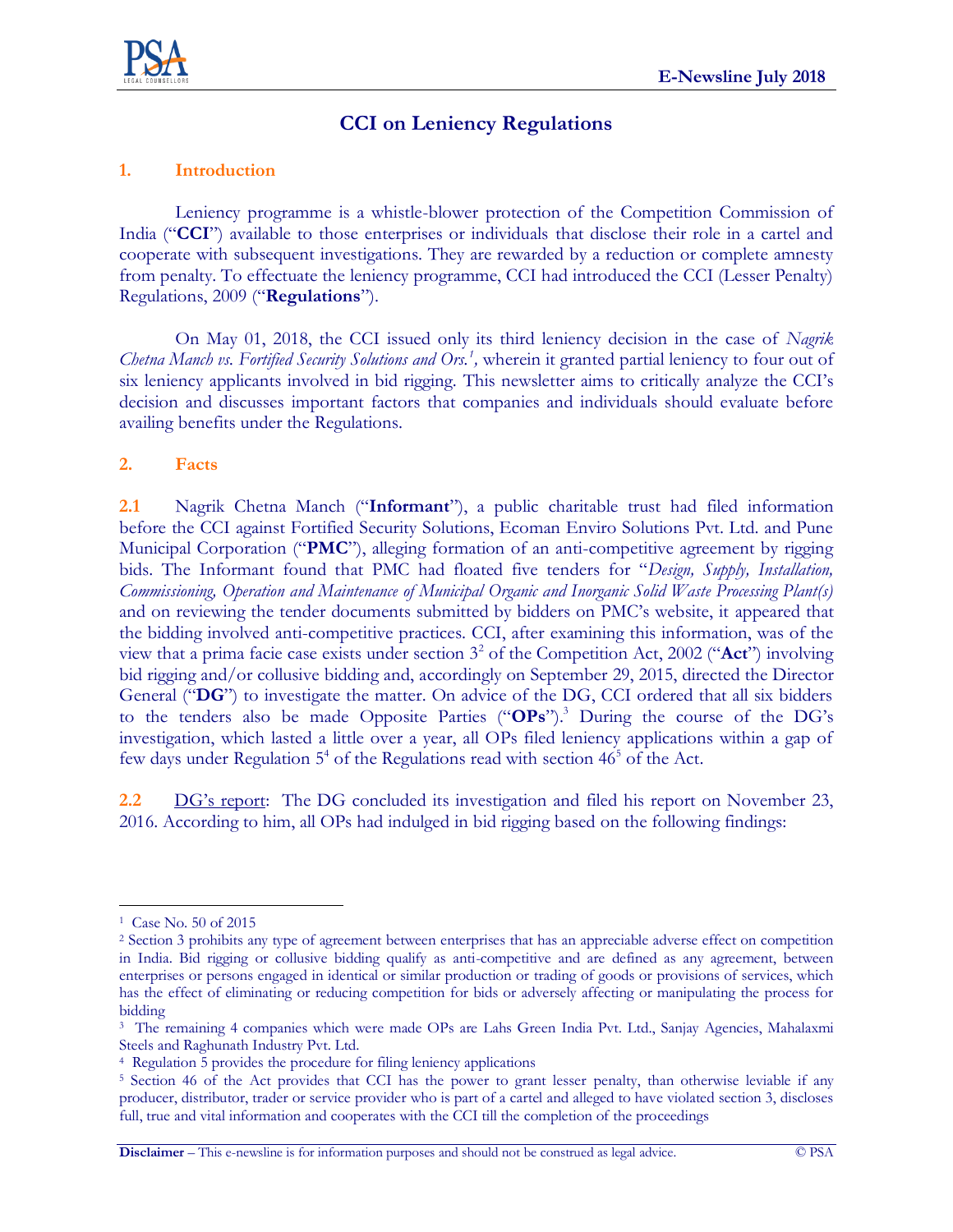**(i)** L-1 bidder: Only one party emerged as the L-1 bidder in all the five tenders and the remaining OPs had only provided cover or proxy bids;

**(ii)** Common place of business and contact details: Even though they bid as competitors, some OPs had a common place of business and were managed by a common person. Even, the contact details submitted by some bidders were the same;

**(iii)** Demand Drafts: Drafts submitted as earnest money deposits along with the bids had consecutive serial numbers, and were issued on the same day by the same bank, even though the offices of the OPs were situated in different cities;

**(iv)** Internet Protocol Address: IP address used by some OPs to upload the tender documents was same. Some of them were registered to the same mobile number and log in and log out time showed that the bid documents were uploaded at short intervals;

**(v)** Personal connection: The individuals, who owned/managed the bidding entities, belonged either to the same family or shared close personal bonds.

In view of the aforesaid, the DG concluded there was meeting of minds and co-ordination between OPs. As a result, OPs and their officers were held liable on account of engaging in bid rigging under the Act.<sup>6</sup>

### **3. Issues**

All OPs filed their affidavits responding to the DG's report. Ultimately, three issues arose before the CCI. First, whether the OPs were exempt from prosecution under Section 3(3) of the Act since they were not engaged in *"identical or similar trade of goods or provision of services"*, which is a pre-requisite for section 3. Second, whether there was breach of confidentiality by the DG or CCI when statements given by OPs during investigation were disclosed and forwarded to the other OPs. Third, how would the CCI objectively quantify the penalty based on the leniency applications filed by the OPs.

## **4. Arguments & Findings**

**4.1** Applicability of Section 3: On the first issue, the OPs contended that even if the finding of the DG was accurate, they were outside the ambit of section 3(3) of the Act as they were neither "competitors" nor engaged in "identical or similar trade of goods or provision of services", but involved in various other trades and industries such as pharmaceuticals, sales and services of electronic security systems, etc. The OPs argued that should any penalty be imposed on them for violation of section 3, only their "relevant turnover" can be considered. They cited the *Excel Crop*  Case<sup>7</sup>, where "relevant turnover" was held to mean the turnover pertaining to products and services that have been affected by their alleged contravention. Accordingly, they pleaded that since they did not have any "relevant turnover" or "relevant profit", on account of being in

**Disclaimer** – This e-newsline is for information purposes and should not be construed as legal advice. © PSA

 $\overline{a}$ <sup>6</sup> Section 48 of the Act provides that every person in charge of and responsible for the conduct of the business of the company is liable when a company contravenes any provision of the Act

<sup>7</sup> Excel Crop Care vs. CCI & Anr. [Comp. LR 0355 (SC)] in which the Supreme Court held that the penalty imposed under section 27(b) of the Act should be determined on the basis of the "relevant turnover"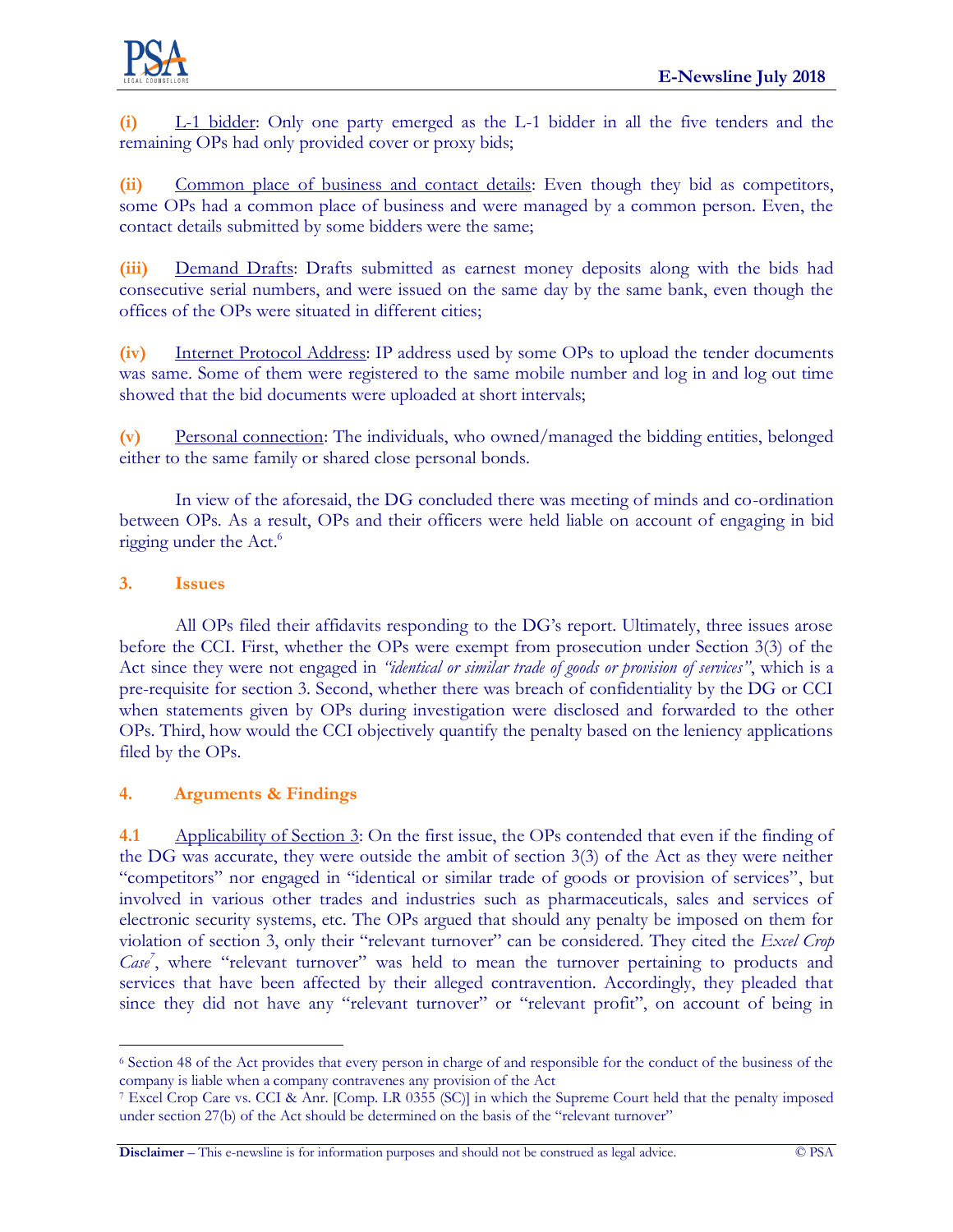

different businesses, no penalty should be imposed on them. They further justified their participation on the ground that as the tenders were in the form of an e-auction and open for all bidders, entry was not restricted in any manner.

The CCI held that, for Section  $3(3)(d)$  to be applicable, the business activity for which parties participate in the bid is relevant. The "actual" business is immaterial. The CCI held that, if such a contention were to be accepted, then new entrants in the market would always be exempt from bid rigging since they would not be involved in that business at the time of bidding. It further held that in the *Excel Crop Case*, the intent of the Supreme Court was that the infringer does not suffer punishment which may be disproportionate to the seriousness of the infringement. Such interpretation cannot deem to mean that the infringer should not be punished at all. Since bid rigging includes an agreement that has the effect of reducing competition for bids or adversely affecting or manipulating the process of bidding, it is presumed to cause an appreciable adverse effect on competition irrespective of the duration or purpose and whether benefit was actually derived or not from the cartel.<sup>8</sup> CCI was of the view that, OPs cannot be absolved on the ground that other bidders could also have bid for the tender, or that their "actual" business activity is different.

**4.2** Confidentiality: OPs contended that information submitted by them under the Regulations has been disclosed which was in breach of Regulation 6.<sup>9</sup> According to them, as whistle blowers, anything disclosed by them should have been confidential and not made part of DG's report. The CCI drew a distinction between an OP's information provided under Regulations and the evidence collected by the DG during investigation. <sup>10</sup> It held that confidential treatment granted under the Regulations does not extend to evidence obtained or collected by the DG. Statements of the OPs recorded by the DG are independent evidence even if reiterated and repeated in the leniency application. The CCI is not legally bound to keep any information confidential which the DG obtained during the course of its investigation.

**4.3** Computation of Penalty: The CCI found all the six OPs and its officials guilty of bid rigging and, accordingly, imposed a penalty of 10% of their average turnover of three preceding financial years. The table below highlights the final penalty imposed and reasons for according any leniency.

| # | Applicant | Date &<br>time of<br>filing | Reduction | <b>Penalty on</b><br>OPs and its<br>officials $11$<br>$(in$ USD $)$ | Rationale                                    |
|---|-----------|-----------------------------|-----------|---------------------------------------------------------------------|----------------------------------------------|
|   | 1. $OP-6$ | August                      | 50%       | OP: 245,100                                                         | Made a critical disclosure regarding         |
|   | Mahalaxmi | 04, 2016                    |           |                                                                     | <i>modus operandi</i> of the cartel, persons |

 $\overline{a}$ <sup>8</sup> An agreement that directly or indirectly results in bid rigging or collusive rigging is deemed to have an appreciable adverse effect on competition. Thus, even if a subset of bidders collude amongst themselves to rig or manipulate bidding process, it would violate section 3(3)(d) of the Act

**Disclaimer** – This e-newsline is for information purposes and should not be construed as legal advice. © PSA

<sup>9</sup> Regulation 6 provides that the CCI or DG shall treat the identity, any information, documents and evidence furnished by an applicant confidential. Such confidential information shall only be disclosed if required by law or an applicant agreed to such a disclosure or made it public himself

<sup>&</sup>lt;sup>10</sup> This evidence is governed by the confidentiality blanket provided in Regulation 35 of General Regulations. Under this, an informant on making a request in writing to the CCI or DG may request for his identity to remain confidential <sup>11</sup> No separate penalty was imposed on officials of  $OP - 6$  and  $OP - 1$  as they are proprietorship firms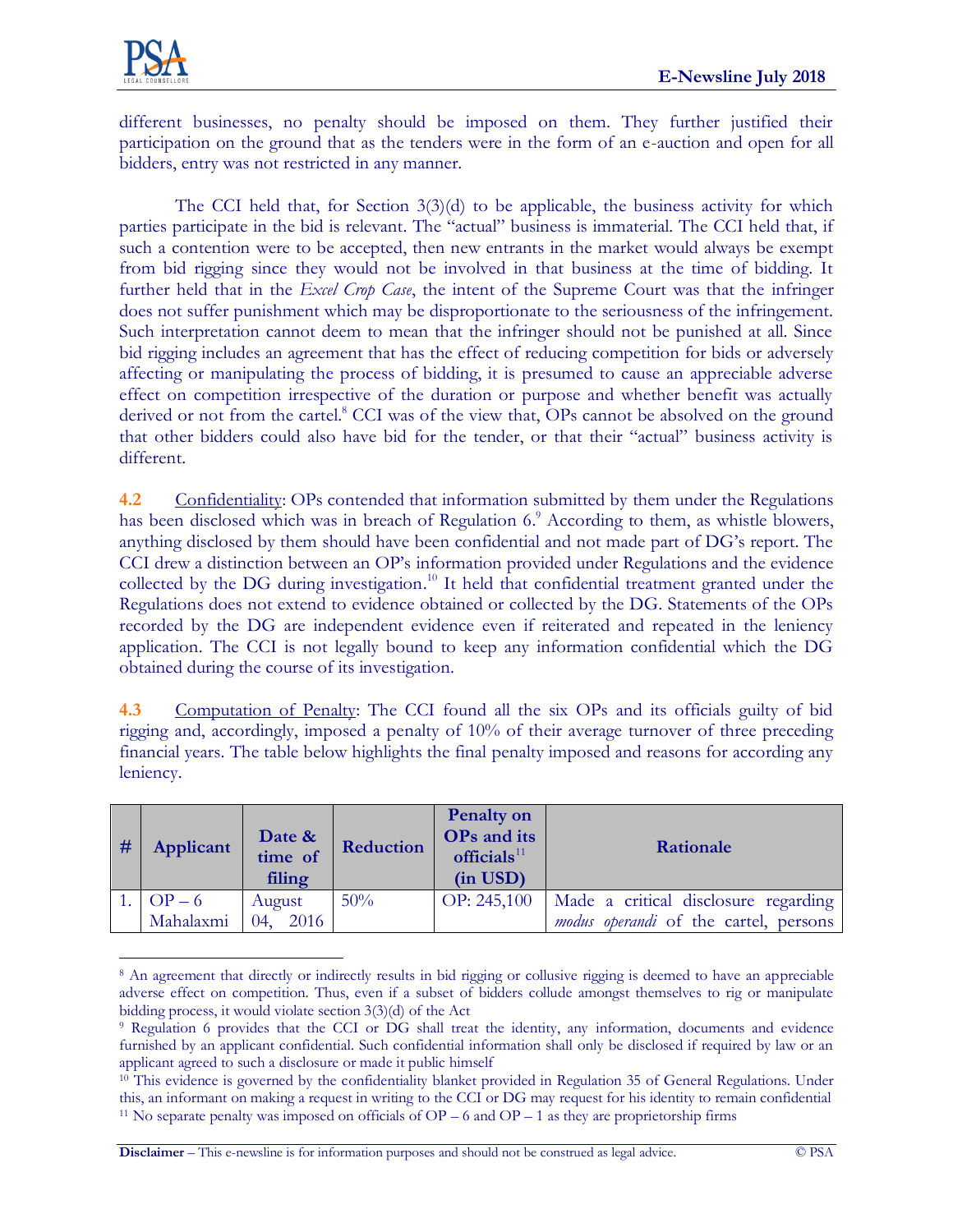

| #  | Applicant                                              | Date &<br>time of<br>filing         | Reduction                                        | <b>Penalty on</b><br><b>OPs</b> and its<br>$\textbf{officials}^{11}$<br>(in USD) | Rationale                                                                                                                                                                                                                                                                                                                         |
|----|--------------------------------------------------------|-------------------------------------|--------------------------------------------------|----------------------------------------------------------------------------------|-----------------------------------------------------------------------------------------------------------------------------------------------------------------------------------------------------------------------------------------------------------------------------------------------------------------------------------|
|    | <b>Steels</b>                                          | $4:18$ p.m.                         |                                                  |                                                                                  | involved, made available copies of<br>contentious e-mail exchanges and<br>provided bank statements to show<br>transfer of funds after cancellation of<br>tender.                                                                                                                                                                  |
| 2. | $OP - 5$<br>Sanjay<br>Agencies                         | August<br>04, 2016<br>12:19<br>p.m. | 40%                                              | OP: 132,200<br>Off: 2,000                                                        | Disclosed the <i>modus</i> operandi, names<br>of more individuals involved, made<br>available copies of contentious e-mail<br>provided<br>exchanges<br>and<br>bank<br>statements.                                                                                                                                                 |
| 3. | $OP-4$<br>Lahs<br>Green<br>India<br>Pvt.<br>Ltd.       | August<br>04, 2016<br>4:18<br>pm    | 50%                                              | OP: 30,600<br>Off: 250                                                           | Admitted to submitting proxy bid,<br>disclosed<br>the <i>modus</i> operandi<br>and<br>furnished copies of e-mail exchanges.<br>This helped the CCI in substantiating<br>evidence already in its possession.                                                                                                                       |
| 4. | $OP - 2$<br>Ecoman<br>Enviro<br>Solutions<br>Pvt. Ltd. | August<br>05, 2016<br>12:40<br>p.m. | 25%                                              | OP: 49,450<br>Off: 1,500                                                         | Admitted to orchestrating the cartel in<br>all five tenders. It disclosed the modus<br>operandi, which confirmed what OP-4,<br>OP-5 and OP-6 had already stated,<br>additional<br>furnished<br>contentious<br>documents and disclosed how tender<br>documents were uploaded from OP -<br>2's computer by collecting digital keys. |
| 5. | $OP - 7$<br>Raghunath<br>Industry<br>Pvt. Ltd.         | August<br>05, 2016<br>2:32 p.m.     | Nil                                              | OP: 44,500<br>Off: 1,400                                                         | Information provided did not make<br>any value addition to the information<br>already collected by the DG.                                                                                                                                                                                                                        |
| 6. | $OP-1$<br>Fortified<br>Security<br>Solutions           | 20,<br>Sept<br>2016<br>$3:00$ p.m.  | Nil                                              | OP: 19,000                                                                       | Same as above.                                                                                                                                                                                                                                                                                                                    |
| 7. | $OP-3$<br><b>PMC</b>                                   |                                     | N <sub>o</sub><br>monetary<br>penalty<br>imposed | Nil                                                                              | PMC was not found in contravention<br>of section 3(3)(d). Held that PMC did<br>not exercise due diligence while<br>scrutinizing bid documents despite<br>clear evidence of collusion amongst<br>the bidders.                                                                                                                      |